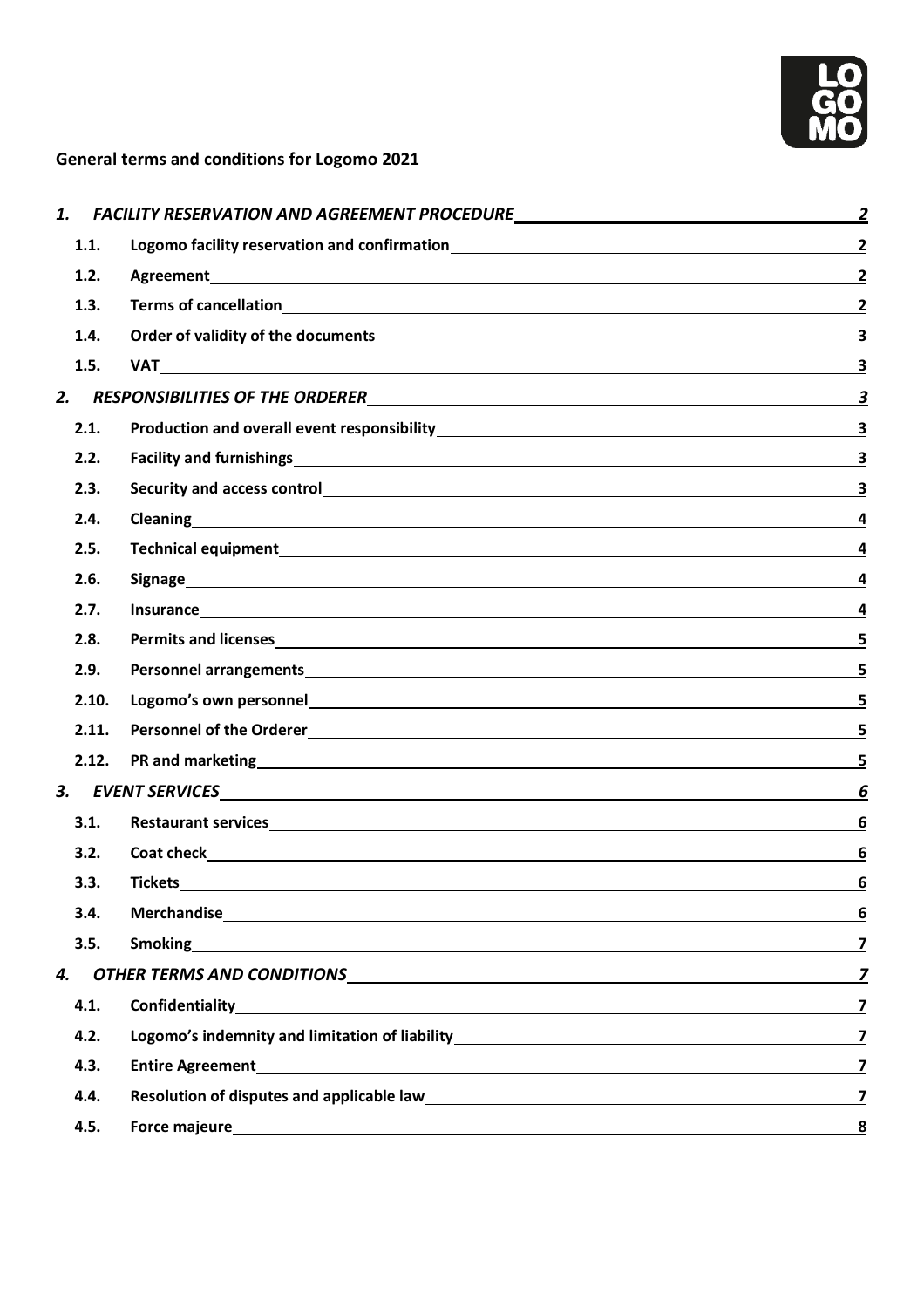# <span id="page-1-0"></span>1. FACILITY RESERVATION AND AGREEMENT PROCEDURE

### <span id="page-1-1"></span>1.1. Logomo facility reservation and confirmation

A preliminary facility reservation can be made between the event organiser (hereinafter Orderer) and Logomo Oy for a fixed period of time without requiring a commitment. The preliminary reservation can be made by phone or email.

The preliminary reservation is confirmed by means of an offer sent by Logomo either by email or otherwise in writing (hereinafter Offer). When the Orderer has confirmed the offer by signing a written reservation agreement (hereinafter Confirmation), the terms relating to cancellation as well as the other contractual terms and conditions stated below shall enter into force. Once the Agreement has been signed, the Orderer shall receive an invoice, and the reservation and deposit fees must be paid by the due date stated on the invoice. If the reservation or deposit fees are not paid by the due date, the reservation and offer will no longer be considered valid. The deposit fee will not be refunded if the event is cancelled or the date of the event is changed after the Confirmation.

### <span id="page-1-2"></span>1.2. Agreement

The Agreement shall include the Orderer's invoicing and other contact information, the facilities to be rented, the dates and known schedules for the event, any necessary services required for the event as well as the deposit fee and its due dates (hereinafter Agreement). Any possible changes to the Agreement can only be negotiated and agreed on by the representative of the Orderer named in the Agreement.

The Agreement must be signed by both parties. The Agreement is bilateral and cannot be assigned to a third party with Logomo's consent.

Any changes or additions to the Agreement must be made in writing or approved via email by both parties. Any handwritten changes or additions to the Agreement, which are added after the Agreement has been signed, are considered null and void. All changes must be sent in writing or by email to Logomo's contact person or the Logomo venue manager assigned to the event, and the changes must be undersigned or approved via email by both parties.

## <span id="page-1-3"></span>1.3. Terms of cancellation

If the Orderer cancels a confirmed Offer, the Orderer will be liable to pay a cancellation fee (hereinafter Cancellation fee) as follows:

- Cancellation of event or postponement with Logomo's consent more than 90 days before the first day of the event: 50% of the total facility rental price (the deposit). If an event is postponed, Logomo will charge the Orderer an additional arrangement fee of 500 euro + the valid VAT.
- Cancellation of the event 30–90 days before the first day of the event: 100% of the total facility rental price. It is not possible to postpone an event 90 days or less before its scheduled date.
- Cancellation of the event less than 30 days before the first day of the event: 100% of the total price (including facility rental, personnel and other service fee).

If the Orderer is forced to cancel the event due to a compelling official provision concerning gatherings or public events (pandemic) or a force majeure (force majeure for an Orderer: riot, war, strike, boycott, lockout), Logomo will not charge any fees from the Orderer and Logomo will not be obligated to perform any services related to the event. To be clear, if a COVID-19 passport or other similar certificate is required to be presented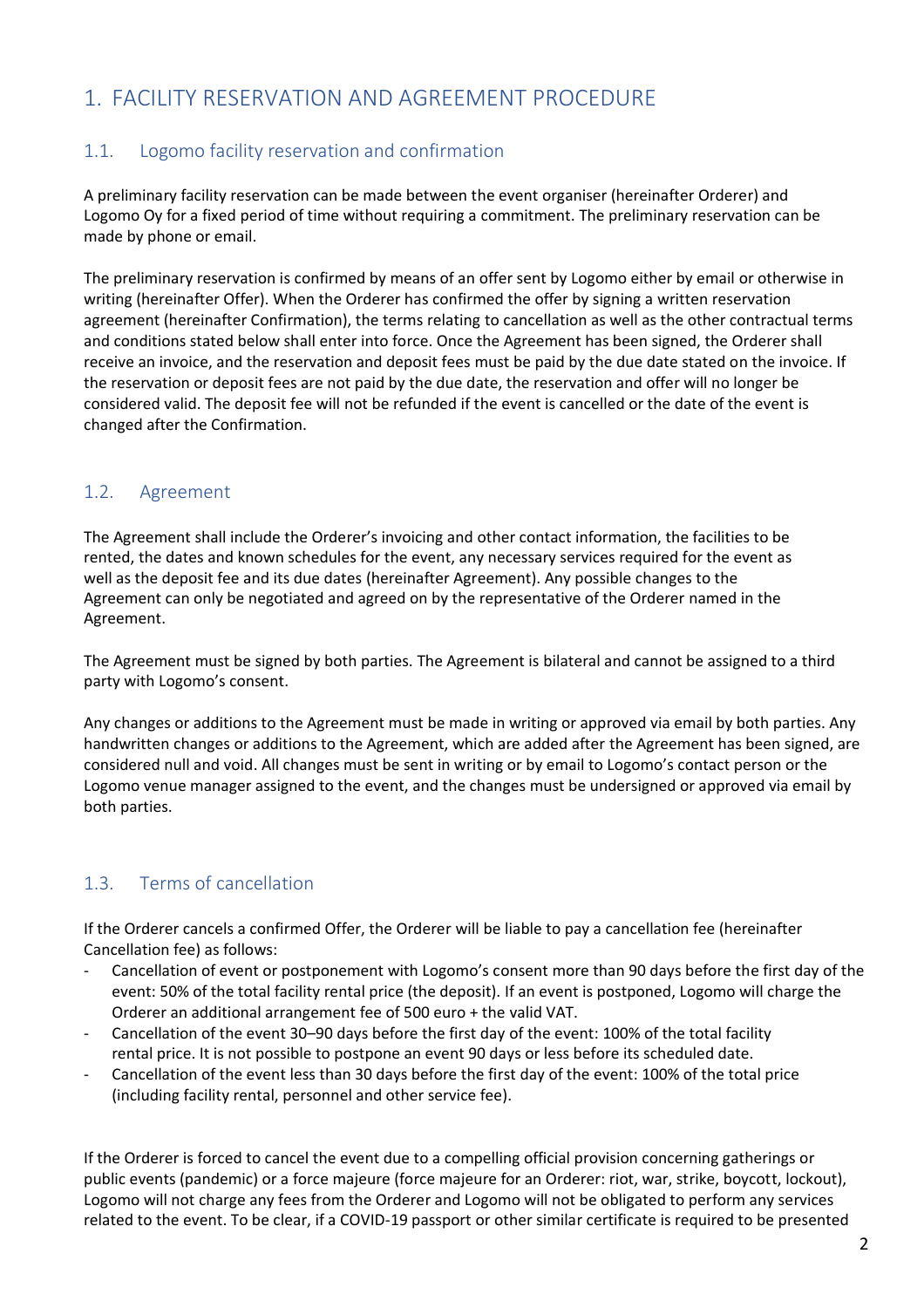for entry to the event, this is not a valid reason for the cancellation of an event. Furthermore, Logomo always complies with the official provisions and restrictions on gatherings, and every event organised in Logomo can be cancelled if the event does not comply with the valid official provisions, health and gathering restrictions and other constraints as specified by law or decree.

If the Orderer cancels a confirmed reservation during a period of pandemic, but the official provision has not yet entered into force by the agreed date of the event stated in the Agreement, the Orderer is obliged to pay the cancellation fee.

### <span id="page-2-0"></span>1.4. Order of validity of the documents

Written Agreement Facility reservation confirmation in writing Offer or calculated estimated costs

### <span id="page-2-1"></span>1.5. VAT

The valid VAT (value added tax) is added to all Logomo prices.

# <span id="page-2-2"></span>2. RESPONSIBILITIES OF THE ORDERER

#### <span id="page-2-3"></span>2.1. Production and overall event responsibility

The Orderer is always responsible for event production (including event insurance, marketing, ticket sales and artist arrangements), is liable for any damages or loss to Logomo and third parties, and bears the overall responsibility for the event.

## <span id="page-2-4"></span>2.2. Facility and furnishings

The Orderer is responsible for protecting the rented facility space and furnishings therein from being damaged. The Orderer is liable for all damages to Logomo's fixed or movable property or image caused by the Orderer's personnel (own/subcontracted) or any persons attending the event. Any temporary structures can only be built, assembled or attached upon Logomo's approval and supervision. Logomo will charge a separate fee for any furnishing or rearrangement services.

The Orderer is responsible for ensuring that emergency vehicles have access to exit doors and routes.

### <span id="page-2-5"></span>2.3. Security and access control

The Orderer shall agree with Logomo in advance, or no later than the signing of this Agreement, on the arrangement of security services (guards, coat check services and traffic control). Events held in Logomo must always have the required number of security and first aid personnel as stated in Logomo's security plan. Security services are provided by Logomo's own co-operative partners. If, however, the Orderer wishes to bring additional event or security personnel, they will be subordinates to Logomo's own security management. Any supplements to the security plan must always be agreed on in advance with Logomo's Security Manager.

Logomo's Security Manager is responsible for handling additional inquiries concerning security and safety.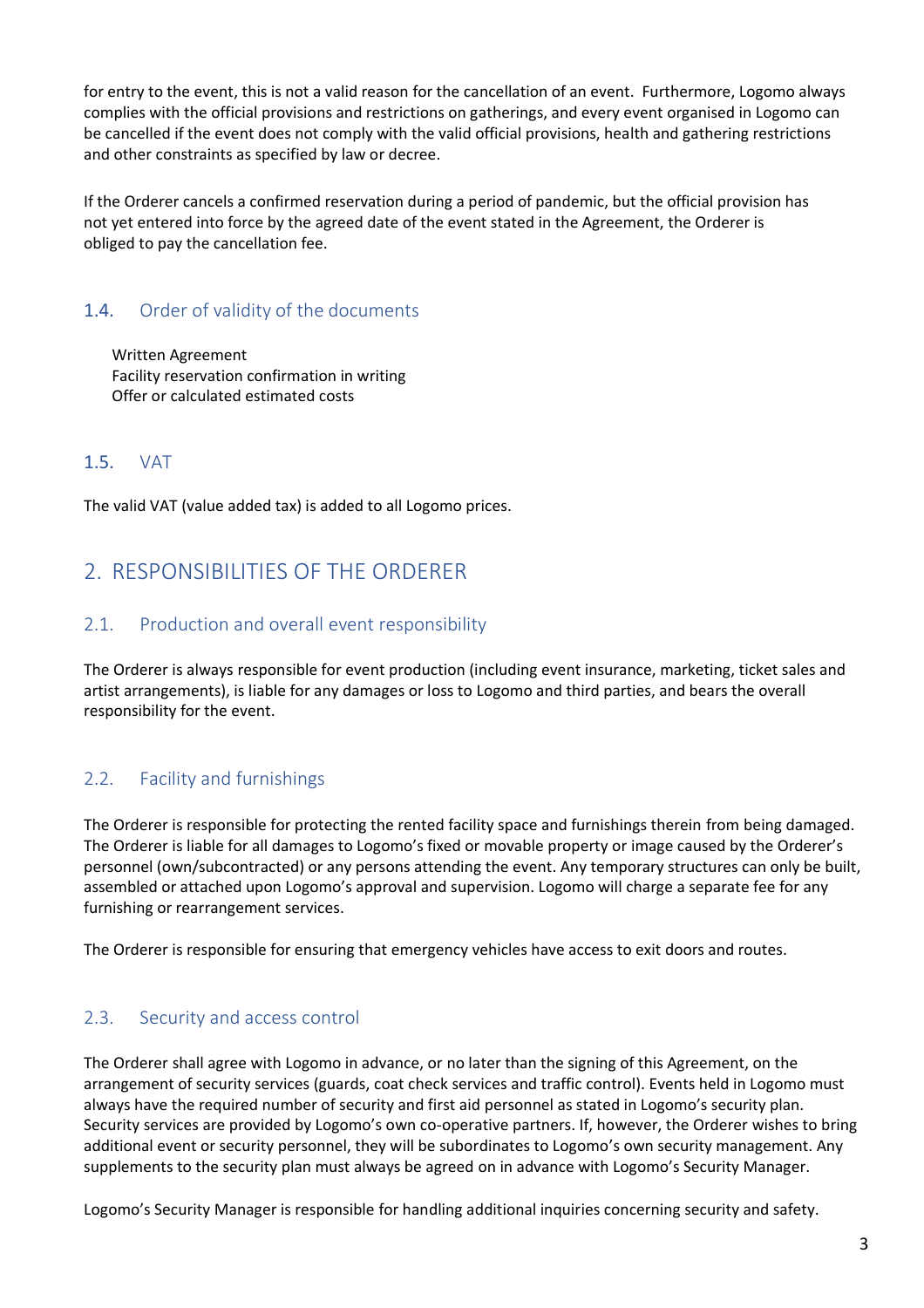Logomo's Security Manager will submit a public event notification regarding the event to the police.

The Orderer is responsible for ensuring that no outsiders will be able to access Logomo's facilities. The Orderer is responsible for all persons present in the facility during the set-up and term of the rental. The Orderer is obligated to commission and pay any separate personnel required for the event (e.g., ticket checkers at the doors, stage and backstage security guards required by the artist, etc.).

In case of accidents or disturbances, the head of security at Logomo will make the decision to possibly discontinue an event or evacuate the premises.

#### <span id="page-3-0"></span>2.4. Cleaning

General cleaning of the facility prior to and after the event is included in the rental fee. The Orderer is responsible for the event set-up cleaning and decoration, and any cleaning resulting from the Orderer's actions or those of the event audience, and these shall be always be agreed in advance, and the services will be invoiced in connection with the final invoice in accordance with the valid price list. The cleaning of bodily fluids will always be separately invoiced from the Orderer after each event in accordance with the valid price list.

## <span id="page-3-1"></span>2.5. Technical equipment

Any technical equipment that is already installed at Logomo is included in the rental fee. Possible changes to Logomo's technical equipment will be invoiced from the Orderer.

The use of the rigging points in Logomo's facilities must be agreed in advance with Logomo. The Orderer must check the maximum loads of each point from a venue-specific map, which also shows the locatio[n of each point.](mailto:tuotanto@logomo.fi)  The Orderer must submit a rigging plan by email in advance to Logomo's production personnel at [tuotanto@logomo.fi.](mailto:tuotanto@logomo.fi) Only equipment installers that have been authorised by Logomo will be allowed to install rigging points and attach the necessary chain hoists or cable winches in Logomo. The lifting and hoisting equipment used for all rigging work must be at least D8+ classification.

The electricity available in the event facility is at the disposal of the Orderer and the Orderer agrees to procure, at their own expense, any necessary additional distribution boards and, if required, additional power and an oncall electrician. The Orderer is responsible for the electricity consumption and will be issued a separate invoice accordingly.

The Logomo and Teatro venues cannot be rented without Logomo's technical personnel.

#### <span id="page-3-2"></span>2.6. Signage

The Orderer shall handle the placing and affixing of any possible additional signage related to the event in accordance with instructions provided by Logomo.

#### <span id="page-3-3"></span>2.7. Insurance

The Orderer is responsible for obtaining liability insurance and other similar insurances for the term of the rental unless otherwise specified in writing.

The liability insurance or Orderer shall cover at least the following:

- Injury or damage caused to the participants, audience or personnel of the Orderer or to possible volunteer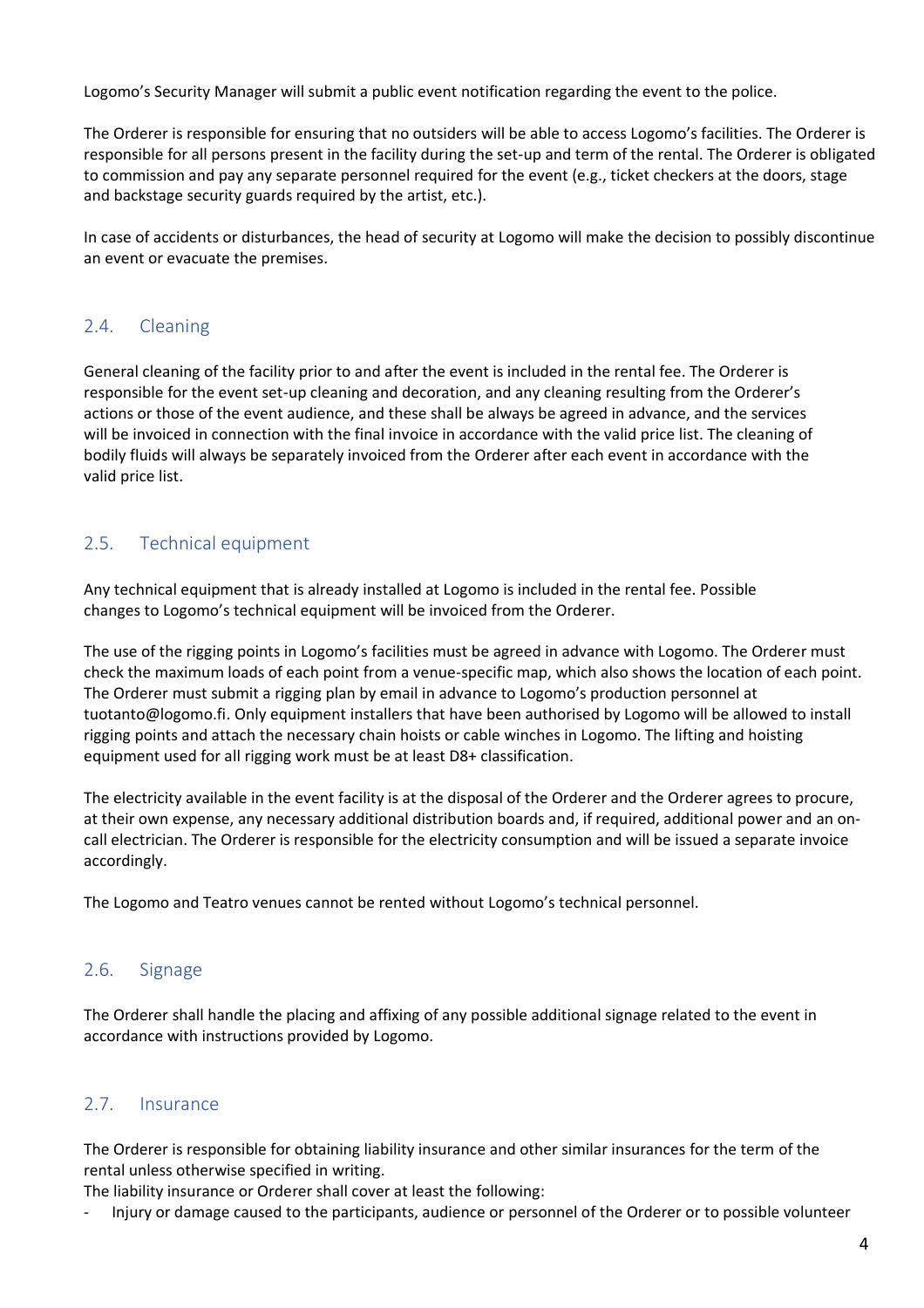workers

- Injury or damage caused by participants, the event audience or personnel of the Orderer
- Damage to Logomo's movable or fixed property, including the theft of or damage to the property of private persons

The Orderer undertakes to send a liability insurance certificate valid for the duration of the event to Logomo's production services [\(tuotanto@logomo.fi\)](mailto:tuotanto@logomo.fi) no later than the 15th day of the month preceding the month of the event or, as preferred, as an attachment to the signed Agreement.

#### <span id="page-4-0"></span>2.8 Permits and licenses

Logomo's approval and official permits or licenses are always necessary for the lighting of open fires or use of pyrotechnics, and must be executed in accordance with the law and requirements of the relevant authorities.

The Orderer is responsible for any Teosto and Gramex fees as well as other possible permits and costs arising for music that will be played during the event.

Logomo has a valid rescue plan. The rescue plan is available at [https://logomo.fi/en/information/safety.](https://logomo.fi/en/information/safety)

#### <span id="page-4-1"></span>2.9. Personnel arrangements

The event shall be manned by the number of customer service personnel (coat check personnel, doormen, security personnel, technical personnel, etc.) specified by Logomo. The Orderer must agree on the personnel arrangements with Logomo at least 21 days prior to the event. The Orderer will be invoiced for the personnel services of Logomo and its subcontractors as stated in the Agreement.

#### <span id="page-4-2"></span>2.10. Logomo's own personnel

The Orderer must ensure compliance with any instructions issued by Logomo personnel. Logomo's event supervisor is not obligated to participate in cleaning, security or other activities related to the event.

When using the technical equipment owned by Logomo, at least one of Logomo's own device operators or instructors must be present.

Logomo representatives have the right, if desired, to access any facility space rented by the Orderer.

#### <span id="page-4-3"></span>2.11 Personnel of the Orderer

Logomo is not liable for any damage or injury caused by the Orderer's own or subcontracted personnel. The Orderer's personnel must use the identifier tags approved by Logomo and they must be clearly visible when moving about in Logomo.

#### <span id="page-4-4"></span>2.12. PR and marketing

The Orderer is responsible for communications related to their event. Any communications must mention the name of the event, the organiser responsible for the event, the ticket price, ticket sales contact information as well as the event venue, date and time. The Orderer shall inform about cancellations and/or schedule changes in an appropriate manner and, in the case of last-minute cancellations, provide the event audience with proper instructions and guidance.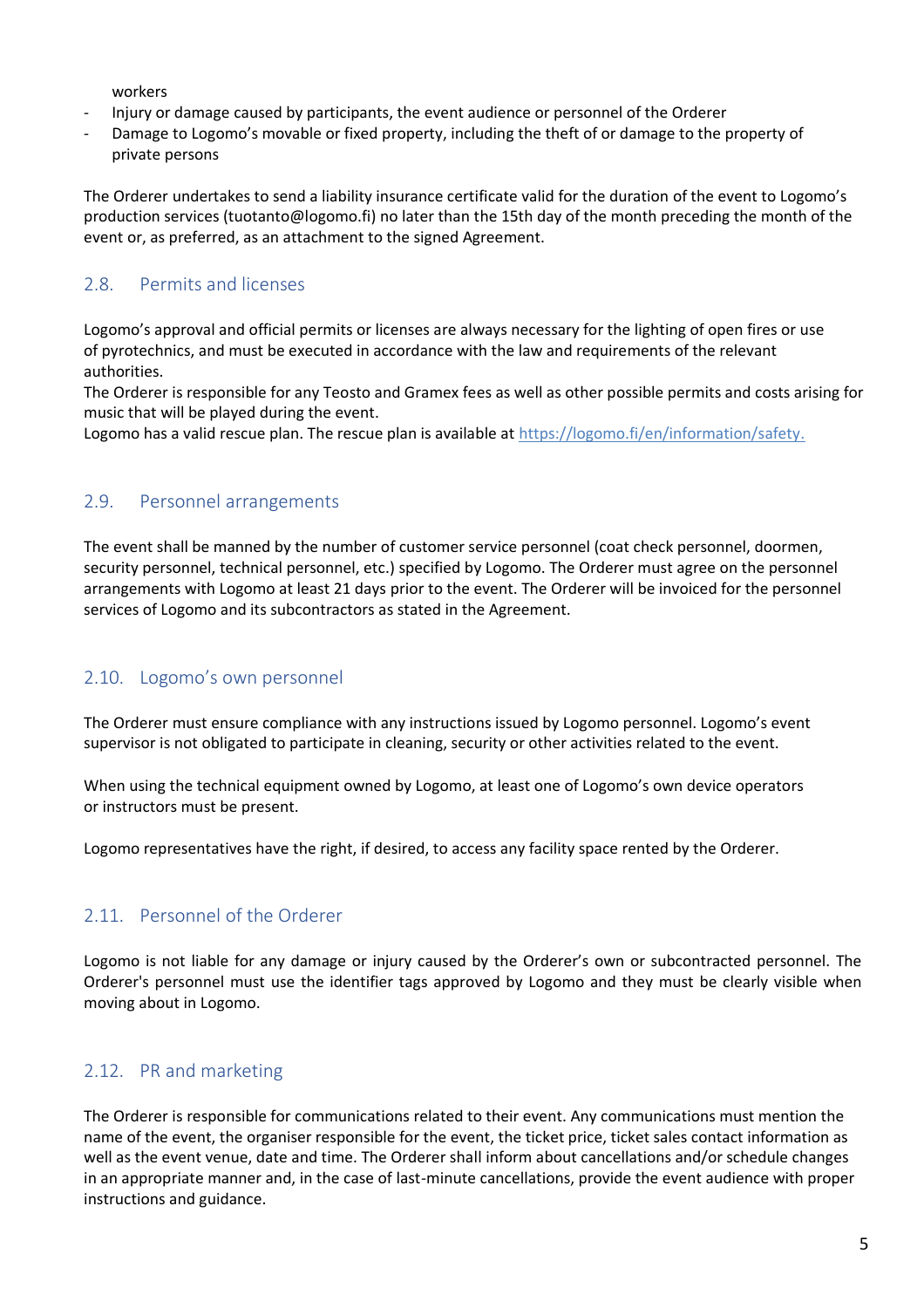The Orderer commits to using Logomo's name and logo in all communications and advertising related to the Orderer's event and use of Logomo's facilities. The Orderer can request high-resolution logos from Logomo by email addressed to [myynti@logomo.fi.](mailto:myynti@logomo.fi)

Logomo reserves the right to prohibit advertising that violates the instructions, the law or good practice, or which Logomo otherwise deems as inappropriate. Logomo reserves the right to use the event in its own marketing materials.

Logomo maintains an event calendar on its website. If the Orderer wishes their event to appear on Logomo's website, the Orderer must send an email to [info@logomo.fi](mailto:info@logomo.fi) and include the text and a related marketing photo (2000x1125px) for the event. Logomo will endeavour to include event information in its own marketing materials as applicable.

# <span id="page-5-0"></span>3. EVENT SERVICES

#### <span id="page-5-1"></span>3.1. Restaurant services

All catering for the event must be agreed on and arranged through co-operation with Logomo. Logomo has the exclusive right to food, drinks and alcohol at the event.

#### <span id="page-5-2"></span>3.2. Coat check

The Orderer must agree on coat check arrangements with Logomo in advance. Logomo handles all coat check services within its facilities. Supervised coat check services are necessary for the Teatro and Logomo venues.

#### <span id="page-5-3"></span>3.3. Tickets

Prior to initiating ticket sales, the Orderer must deliver the signed Agreement to the Logomo contact person. The Orderer is responsible for arranging advance sales of any tickets to the event. With the exception of conferences, training and meetings, the Orderer shall use the ticket sales system of Logomo's co-operative partner.

The Orderer must sign a ticket sales agreement directly with Logomo's co-operative partner, or in separately agreed exceptional situations (association, schools), the Orderer can sell the tickets independently (not electronically). The sale of the Orderer's own tickets is, however, only permitted upon separate agreement with Logomo and if permitted by the nature of the event in question. Prior to the initiation of ticket sales, the Orderer must confirm the seating chart and shape of the event venue with Logomo. If the Orderer produces the tickets for the event, the Orderer must submit them so that Logomo's contact person can check and confirm the details (seating details, etc.).

On the day of the event, the Orderer has the right to initiate the sale of tickets at Logomo's ticket sales point one (1) hour before the beginning of the event. Ticket sales shall be separately agreed directly with Logomo's ticket sales partner. If the Orderer has a ticket sales agreement with Logomo's ticket sales partner, it is also possible for the tickets to be purchased from Logomo's restaurants on or before the date of the event.

For public events, the Orderer shall reserve ten (10) free tickets/event for Logomo's use and deliver them to Logomo immediately following the initiation of ticket sales. If the seating at the Orderer's event is numbered, a total of ten (10) specific seats in the lower-level seating area shall be allocated for Logomo's own use.

The Orderer shall submit the event handbill to Logomo's office immediately after they are printed. The Orderer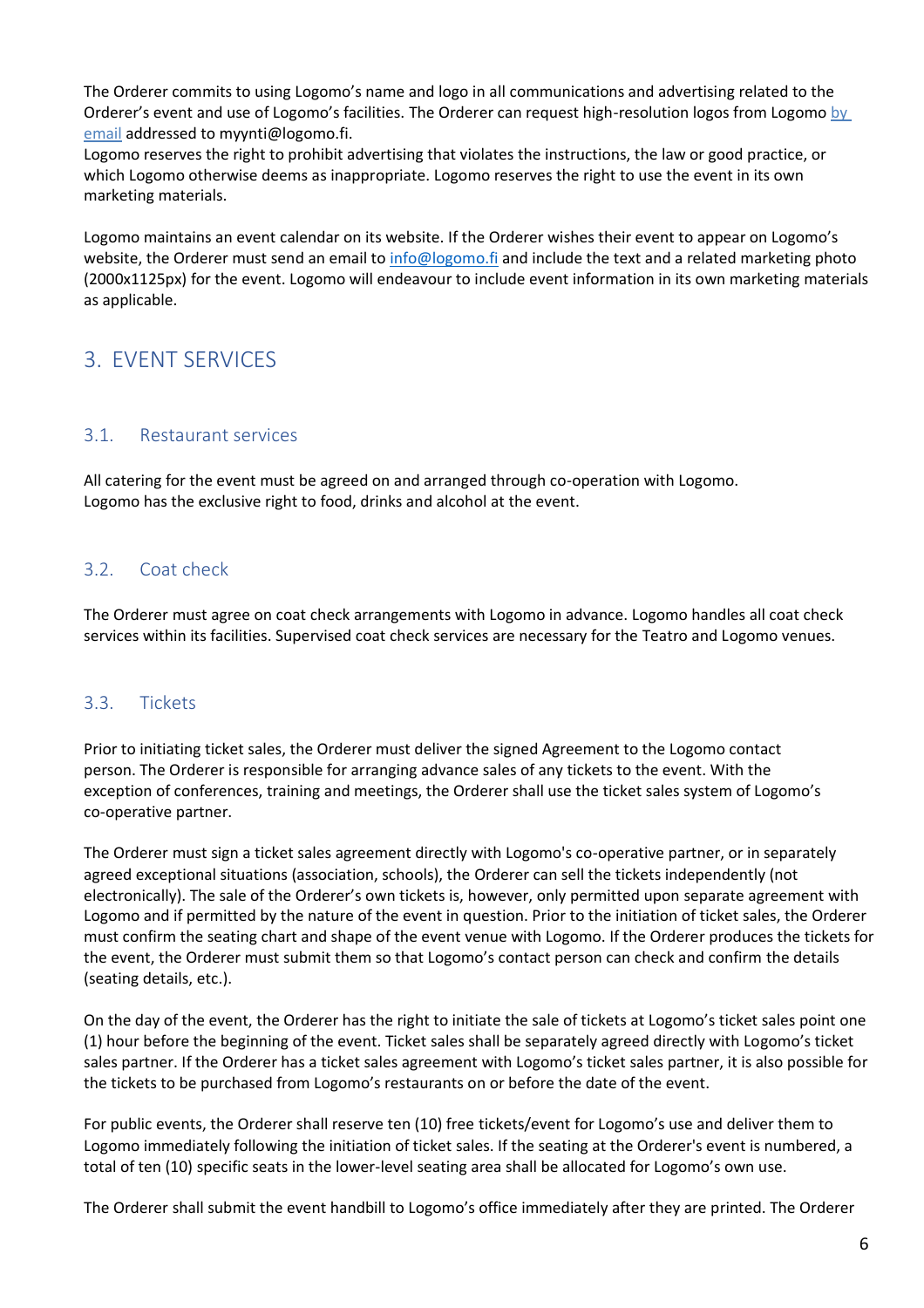shall inform Logomo of the pricing for the handbills and sales arrangement details well in advance. Logomo reserves the right to check and approve the handbills in advance. Dance schools, for example, can sell handbills at the dance studio that will serve as admission tickets to the show. This must also be agreed on in advance with the Logomo contact person.

#### <span id="page-6-0"></span>3.4. Merchandise

Any merchandise sales and sales arrangements in connection with an event must be agreed in advance with Logomo.

#### <span id="page-6-1"></span>3.5. Smoking

Smoking is prohibited inside Logomo's facilities. Smoking is permitted in the specifically marked areas outside of Logomo's facilities.

## <span id="page-6-2"></span>4. OTHER TERMS AND CONDITIONS

#### <span id="page-6-3"></span>4.1. Confidentiality

Logomo may not disclose the artist or production information related to an event until the event has been made public.

#### <span id="page-6-4"></span>4.2. Logomo's indemnity and limitation of liability

Logomo is not liable for possible restrictions or deficiencies in the delivery of electricity, heat, air conditioning, water or data communications, if they are caused by reasons beyond the control of Logomo. Logomo is also not liable for any possible restriction, deficiency or event cancellation resulting from a force majeure as stated in section 4.5.

Logomo is not liable for any direct or indirect damages. This limitation of liability does not apply to damage that Logomo has brought about intentionally or through gross negligence.

Logomo shall not be liable for any damage caused by the loss or damage to property of the Orderer's employees, subcontractors of the Orderer or the public, nor for any personal damage caused to them, but this shall be the responsibility of the Orderer.

In all situations, any possible compensation to be paid by Logomo on the basis of this Agreement to the Orderer, their personnel, volunteers or the event as a whole shall not exceed the amount of the rental fee stated in the Agreement.

#### <span id="page-6-5"></span>4.3. Entire Agreement

The contractual agreement defines the terms and conditions in this Agreement along with the shared understanding of both parties with regard to their mutual relationship, and it replaces all other prior oral and written agreements between the parties. Any changes to the Agreement must be drafted in writing and authorised representatives of both contractual parties must confirm the changes by email.